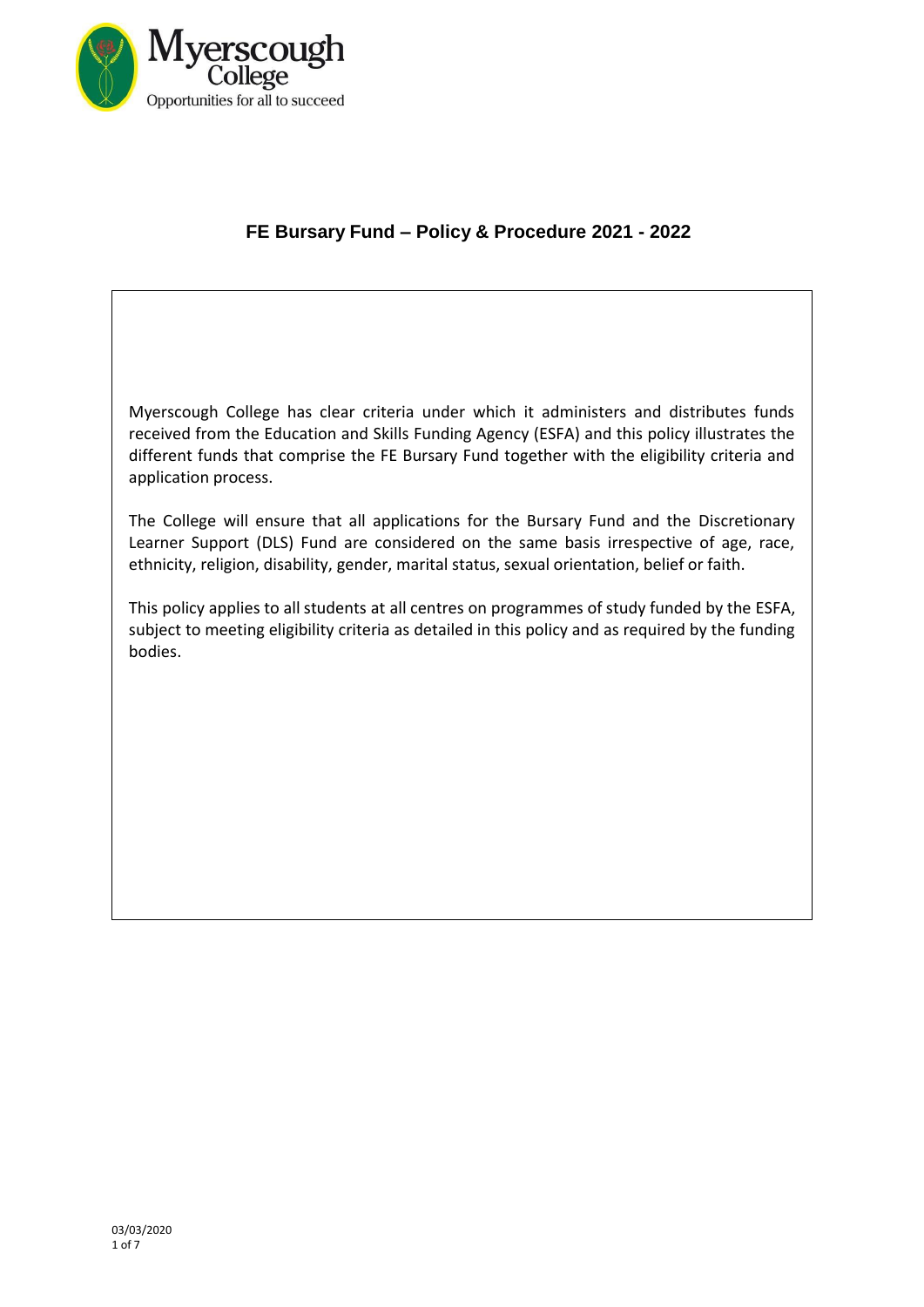

# **FE Bursary Fund – Policy & Procedure**

# **INTRODUCTION**

The FE bursary fund comprises of a number of funds:

- **16-19 Bursary Fund**. A key priority of the Government is to eliminate the gap in attainment between those from poorer and more affluent backgrounds, and to ensure every young person participates in and benefits from a place in 16-19 education and training. The Government provides funding to tackle the disadvantaged both through the Education and Skills Funding Agency's (ESFA) funding formula and through support to help young people meet the costs of participating in education and training post-16. Young people in the defined vulnerable groups will be eligible for a bursary of at least £1,200 (pro-rata for courses lasting less than 30 weeks a year). The Bursary Fund is provided by the Department of Education administered through the ESFA**.**
- **16-18 Residential Bursary Fund (RBF)**. RBF is intended to provide financial help towards the costs of accommodation for young people attending one of the designated providers of specialist provision, where that provision requires the young person to be resident in order to participate because it is not available locally and / or because it requires learnersto be available at unsociable hours on a regular basis. RBF should be used to help young people with the costs of accommodation whilst they are learning; the accommodation may be owned or managed by the learning provider or be owned by a private landlord. It is anticipated that the majority of RBF funding will be used to cover accommodation costs. However, RBF may also be used to helpwith travel costs between the young person's lodgings and the provider where appropriate. TheRBF fund is provided by the Department of Education administered through the ESFA**.** Please see exceptions listed on page 3 for non-specialist Sports / Public Services courses.
- **19+ Discretionary Learner Support for hardship, residential support and childcare (DLS)** DLS is designed to provide financial support to those learners experiencing financial hardship that prevents them from participating in learning. The Learner's specific financial hardship need must be identified within the following areas, 19+ hardship, 20+ childcare, residential support for learners attending specialist provision or COVID-19 response. DLS is available to support Learners studying adult further education and skillsin Colleges.DLS funding is provided by the Department for Business,Innovation and Skills administered through the Education and Skills Funding Agency (ESFA).
- **Advanced Learning Loans Bursary Fund.** Disbursed by colleges and training organisations that have an allocated loans facility. This will help vulnerable loans learners, such as those with learning difficulties or disabilities, parents who need help with childcare, and ex-military personnel. The fund will be distributed at the discretion of the provider and is not an entitlement. Funding may be provided for:

- **Discretionary Learner Support (DLS):** for hardship, childcare and residential support

- **Additional Learning Support:** Learning support (including exceptional Learning Support) for 'in learning' support. For example, this includes support for teaching assistants or necessary adjustments under the Equality Act.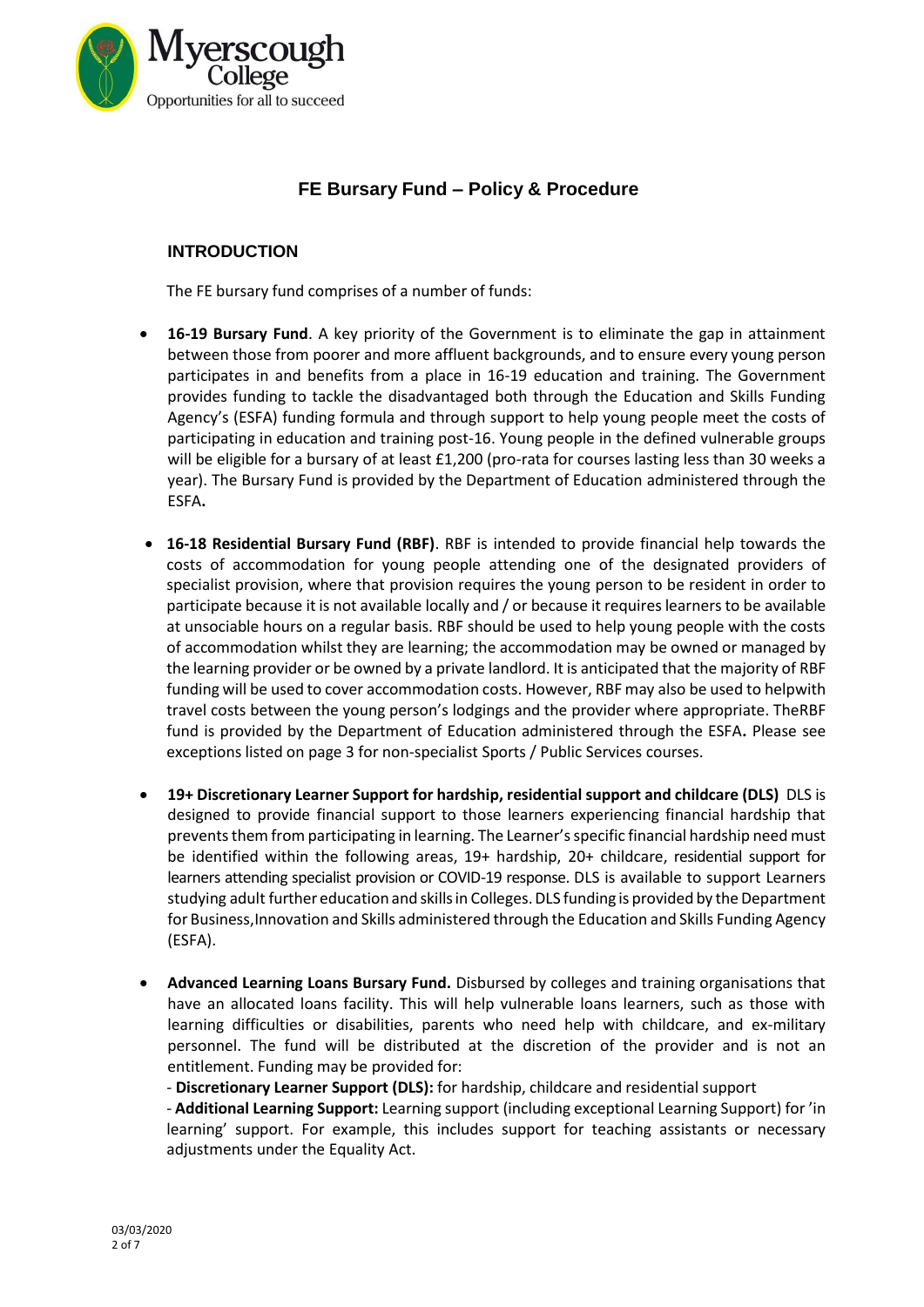

- Providers may use up to 5% of their allocations to cover administrative costs
- **Further Education Free Meals.** FE funded institutions are required to make provision for free meals to disadvantaged students following FE courses. Funding is provided by the Department of Education administered through the ESFA

## **Students must:**

- Be enrolled on a Further Education Course (not work based training or modern apprenticeship)
- Have a household income of less than £35,000 per annum (including benefits)
- Have parental savings/investments of less than £13,500 (awards may be reduced for savings greater than £10,000)
- Not be on a placement year
- Follow the criteria as stated in the ESFA guidelines
- Sports / Public Services students only: be studying a specialist sports course to qualify for a residential bursary: students on non-specialist Sport courses or Public Services course do not qualify for a residential bursary

The amount of the award is determined by income band, based on evidence of annual household income, and funding allocated to Myerscough College. Allocations are subject to change each academic year. Funding provided to the College is limited, and funds are to be used to support learners in accordance with the ESFA guidance issued to providers.

Where a student's attendance and / or behaviour does not reach the required standard the funding could be withheld. In addition, if students decide to withdraw from their course they may be required to repay all or part of any grant already received.

Students aged 16-18 living in Scotland, should contact their local authority to applyfor a Scottish Education Maintenance allowance. They may not be eligible for the Bursary.

Students living in Wales should contact their local authority to apply for a Welsh Education Maintenance allowance. They are also entitled to apply for a 16-18 Discretionary Bursary but are not eligible for a bursary for the vulnerable group. Awards to students receiving Welsh EMA will be altered to reflect the EMA payments.

## **Further Education Free Meals**

Students apply through the Bursary Fund and must meet the following criteria set by the ESFA in order to receive free meals.

The following students may be entitled to free meals:

- students aged 16-18 on 31 August 2021
- students aged 19+ who are continuing on a study programme they began aged 16 to 18 ('19+ continuers')
- students aged 19-24 who are subject to an Education Health and Care Plan (EHC Plan)

Providing the students or their parents are in receipt of one, or more, of the following benefits: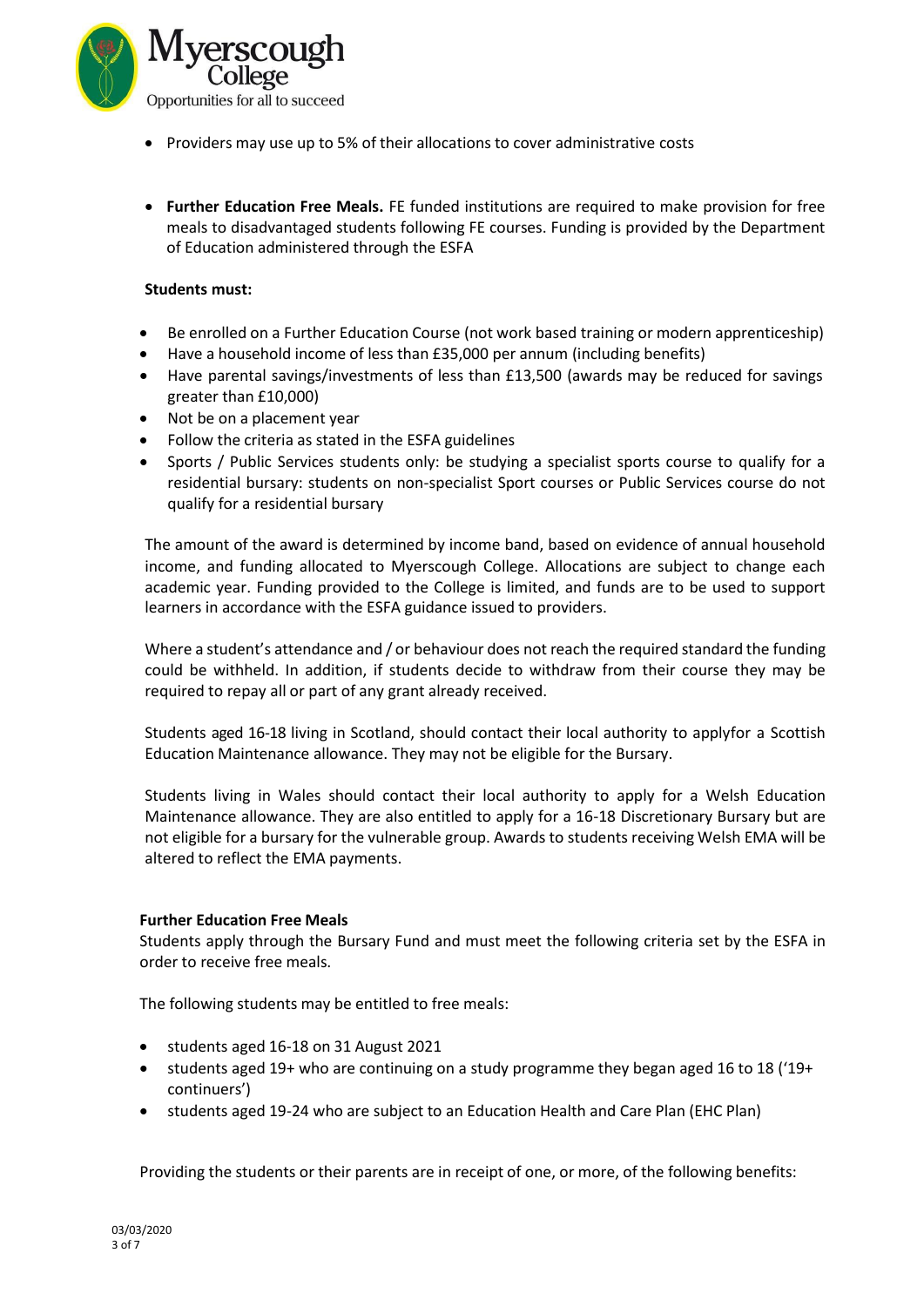

Opportunities for all to succeed

- Income Support
- income-based Job Seekers Allowance
- income related Employment and Support Allowance (ESA)
- support under part VI of the Immigration and Asylum Act 1999
- the guarantee element of State Pension Credit
- Child Tax Credit (providing they are not entitled to Working Tax Credit) and have an annual gross income or no more than £16,190, as assessed by HMRC
- Working Tax Credit run-on paid for 4 weeks after you stop qualifying for Working Tax Credit
- Universal Credit with net earnings not exceeding the equivalent of £7,400 pa

## **16-19 Bursary Fund – defined vulnerable group**

A guaranteed payment of £1,200 (increases to £1600 if entitled to Further Education Free Meals) will be available for the following groups of learnersto help with the cost of travel to College, lunch, equipment or other course related costs:

- Young people in care
- Care leavers
- Young people receiving Income Support, or Universal Credit because they are financially supporting themselves or financially supporting themselves and someone who is dependent on them and living with them such as a child or partner
- Young people receiving Disability Living Allowance or Personal Independence Payments in their own right as well as Employment and Support Allowance or Universal Credit in their own right

#### **16-19 Bursary Fund**

Students aged 19+ who are continuing on a study programme they began aged 16 to 18 ('19+ continuers') and students aged 19-24 who are subject to an Education Health and Care Plan (EHC Plan) will come under this fund.

Applications are assessed on a basis of financial hardship to help students towards the costs of travelling to College subject to them living more than 3 miles away from the centre being attended. For students attending the Preston Centre, awards will be given as a contribution towards the cost of a bus pass for use on College / service buses. This is in accordance with the Highways Agency policy to discourage additional vehicles on the College campus. For students attending the other centres, awards will be given as a contribution towards the cost of a bus pass for the local area. Any bus passes lost will **not** be replaced and students will be liable for the cost of their travel during the rest of the term. Students not living on a bus route may be awarded a payment towards the cost of fuel based on mode of transport and mileage travelled. If funds permit additional awards may be made.

**Covid-19 response:** in the event of local or national measures help towards internet costs and loan devices for disadvantaged students unable to study online, may be supported.

FCM – If student is entitled to Further Education Free Meals, a food allowance of £2.41 each day (including placements and trips) will be awarded in addition to the above. This will be given in the form of a meal card for Preston, Liverpool and Walton Hall students. For students at other centres a monthly cash payment will be made.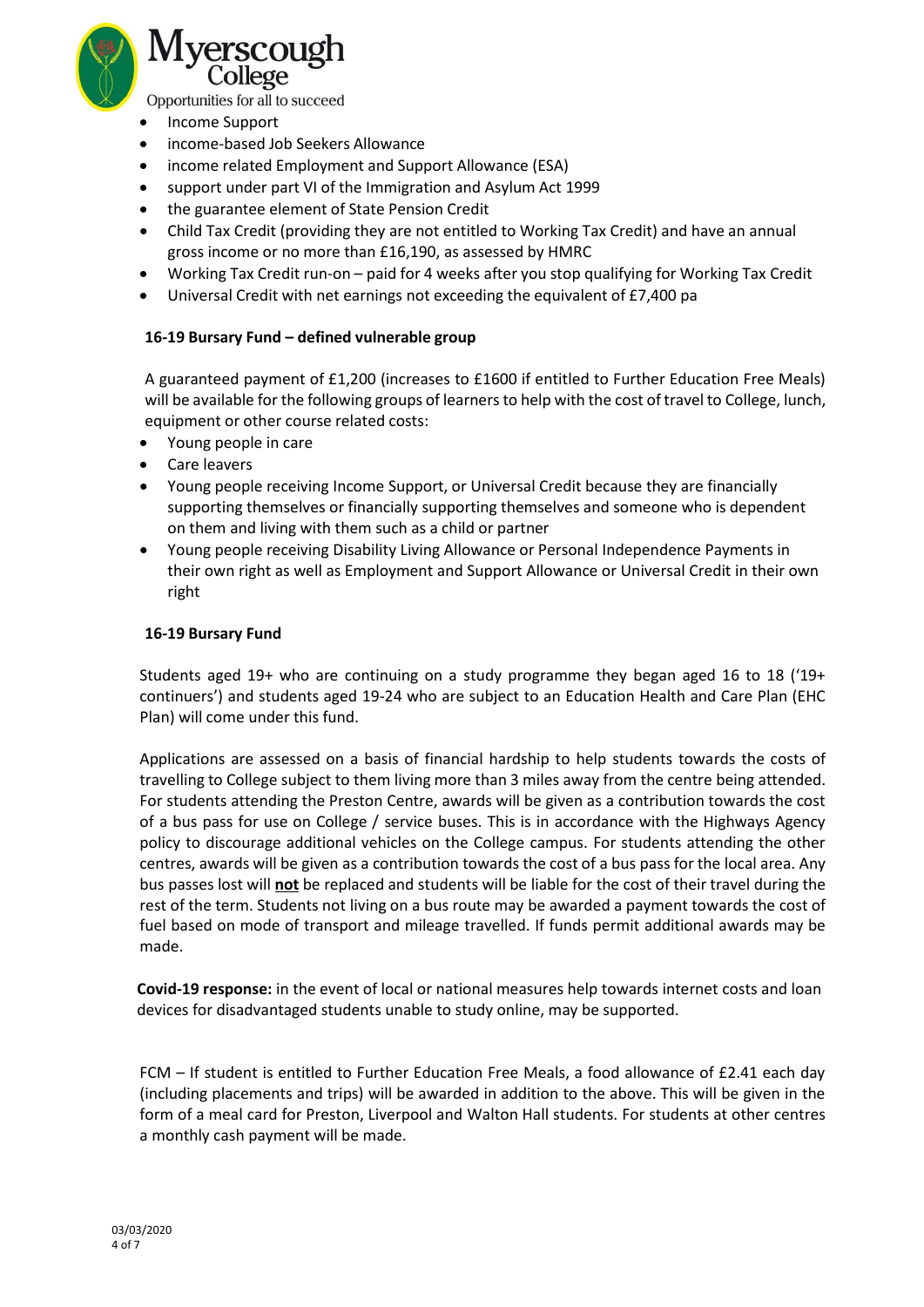

## **16-18 Residential Bursary Fund**

Applications are assessed for a residential bursary forstudents living away from home during term time, whether staying on campus or in a property on a list provided by our Residential Services.

There are a limited number of residential awards for Sports students. Initially a total of 55 residential Bursaries will be awarded to Sports students studying a specialist sports course. Students on a Public Services course or a non- specialist sports course will not be entitled to any residential Bursary.

Awards will be made from the fund directly to Myerscough College or to the landlord towards the cost of accommodation. If student is entitled to Further Education Free Meals, each award will be increased by £400.

## **19+ Discretionary Learner Support & Advanced Learning Loans Bursary Fund**

Applications are assessed as follows:

- **financial hardship:** whichmay include tuition; registration and exam fees; travel costs; essential equipment; materials and field trips
- **childcare costs:** for parents aged 20 or over (parents **under** the age of 20 can get help through a separate programme called Care to Learn)
- **residential support:** help with accommodation costs (the College must not be within a reasonable travelling distance of a student's home)
- **Covid-19 response:** in the event of local or national measures help towards internet costs and loan devices for disadvantaged students unable to study online, may be supported.

For further information, please contact the Bursary administrators on 01995 642398 or by email [bursary@myerscough.ac.uk](mailto:bursary@myerscough.ac.uk)

# **PROCEDURE**

- All applicants must complete an online application
- Applications will be available through the students Mypage, or from links on the College Website and Bloom, from June prior to the relevant academic year
- All relevant questions in the application must be completed
- To avoid delays all evidence requested should be uploaded within the application or sent to the Finance Office immediately on submission
- All students with applications to the Bursary Fund should have a bank account as payment may be made directly into your bank (if applicable)
- All declarations must be read and approved as detailed on the application
- All applications will be responded to by email, using the address supplied in the application, whether successful or not within 3 weeks (5 weeks if the application has been made in September)
- Applications will be assessed on total household income as detailed in the terms and conditions
- Decisions on the level of financial support offered to applicants will be made by a member of the Finance Office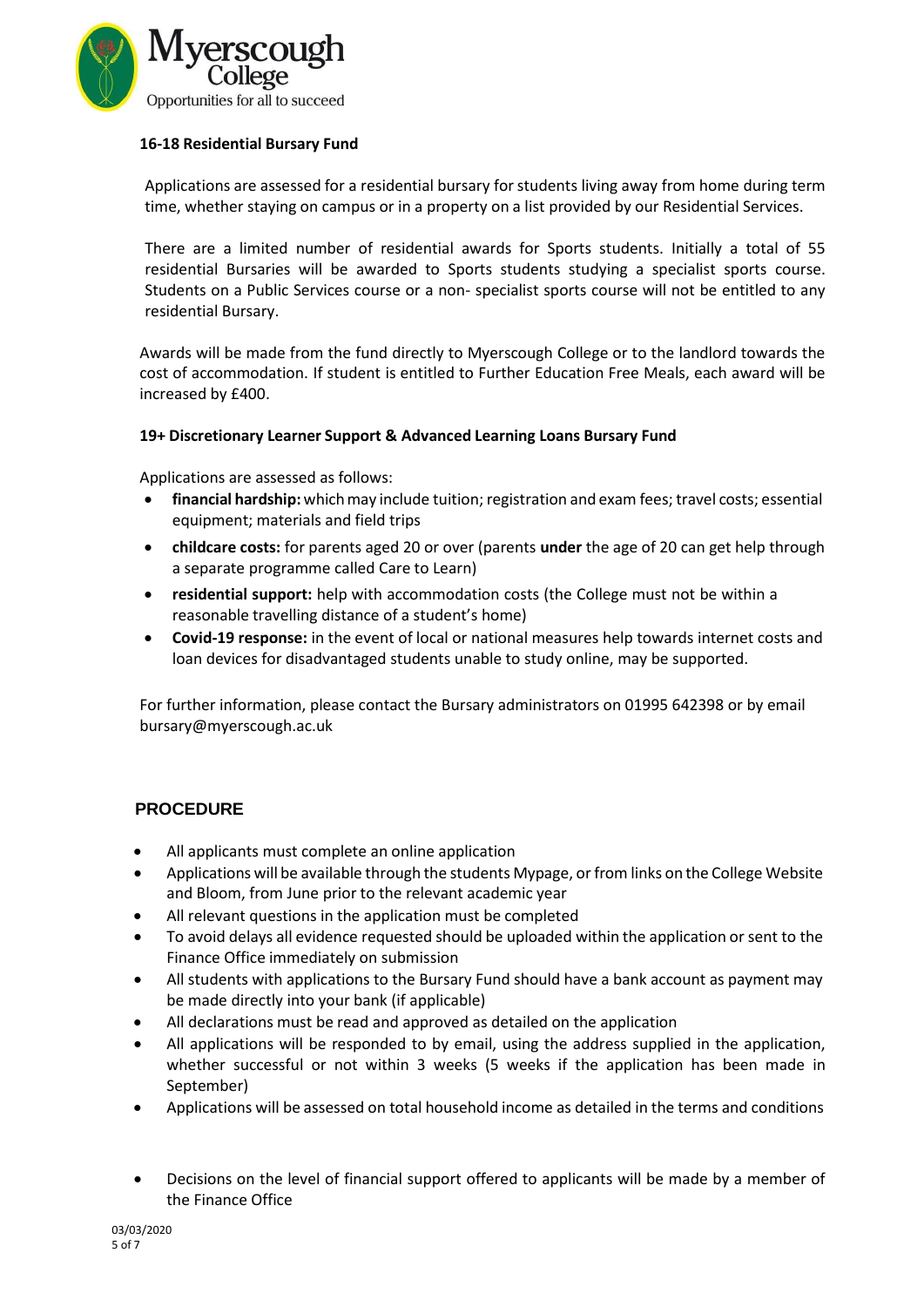

• Awards will be paid either direct to Myerscough College towards the cost of accommodation, bus passes, fees etc or be paid by BACS direct to the student in three instalments at the beginning of each term (following the third week after attendance has been checked)Appeals against an award should be made to the Deputy Principal Finance and Corporate Services, stating clearly the grounds upon which the appeal is based - only appealsthat are madein writing will be considered

- Late applications (received after 30 November following the start of the academic year) and incomplete applications at that date will only be back dated to the start of the academic year at the College's discretion
- Funds are limited and once they have been allocated in full the College reserves the right to close the fund

# **DOCUMENTS ASSOCIATED WITH THIS POLICY**

 ESFA 16-18 Residential Bursary Fund Guide for 2021 to 2022 ESFA 16-19 Bursary Fund Guide for 2021 to 2022 ESFA Adult Education Budget Funding Rules 2021 to 2022 ESFA Advanced Learner Loans Funding Rules 2021 to 2022 Myerscough College Bursary Fund 2021 to 2022 Awards